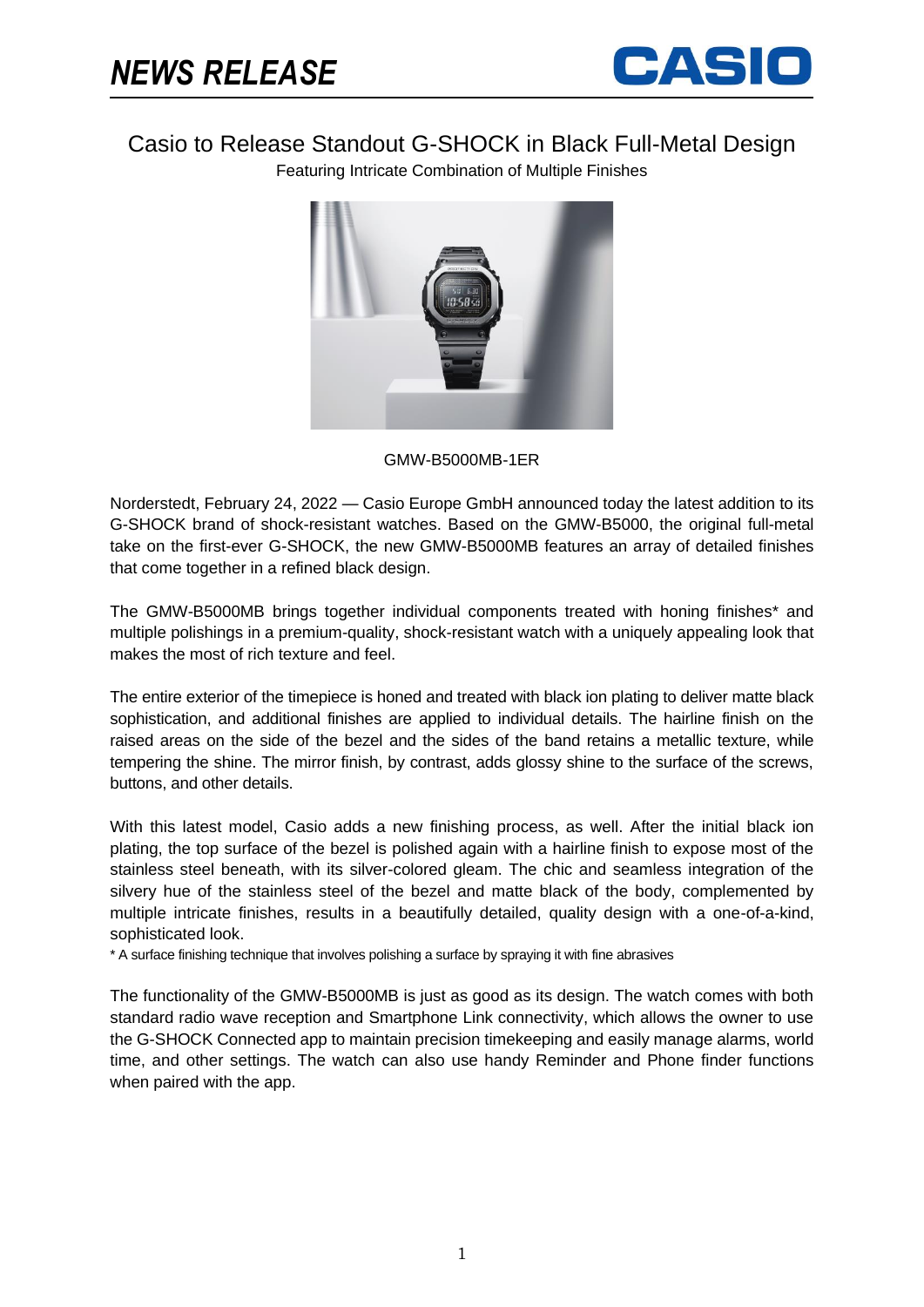



GMW-B5000MB-1ER Top surface of bezel treated with new finishing process

| <b>Specifications</b>           |                           |                                                                                                                                                                                                                                                                                                                                                                                                                                                                                     |
|---------------------------------|---------------------------|-------------------------------------------------------------------------------------------------------------------------------------------------------------------------------------------------------------------------------------------------------------------------------------------------------------------------------------------------------------------------------------------------------------------------------------------------------------------------------------|
| Construction                    |                           | Shock-resistant                                                                                                                                                                                                                                                                                                                                                                                                                                                                     |
| <b>Water Resistance</b>         |                           | 20 bar                                                                                                                                                                                                                                                                                                                                                                                                                                                                              |
| Radio Frequency                 |                           | 77.5 kHz (DCF77: Germany); 60 kHz (MSF: UK); 60 kHz<br>(WWVB: USA); 40 kHz (JJY: Fukushima, Japan) / 60 kHz<br>(JJY: Kyushu, Japan); 68.5 kHz (BPC: China)                                                                                                                                                                                                                                                                                                                          |
| Radio Wave Reception            |                           | Automatic reception up to six times a day (except for use in<br>China: up to five times a day)                                                                                                                                                                                                                                                                                                                                                                                      |
| Communication<br>Specifications | Communication<br>Standard | Bluetooth <sup>®</sup> low energy                                                                                                                                                                                                                                                                                                                                                                                                                                                   |
|                                 | Signal Range              | Up to 2 meters (may differ depending on surrounding<br>conditions)                                                                                                                                                                                                                                                                                                                                                                                                                  |
| <b>World Time</b>               |                           | 5 world times selected from 39 cities (39 time zones,*<br>daylight saving on/off) and Coordinated Universal Time,<br>city name display, home time/world time city swapping,<br>auto summer time (DST) switching<br>* May be updated when connected to a smartphone.                                                                                                                                                                                                                 |
| Stopwatch                       |                           | 1/100 second (00'00"00 to 59'59"99) / 1 second (1:00'00" to<br>23:59'59"); measuring capacity: 23:59'59.99"; measuring<br>modes: elapsed time, split time, 1st and 2nd place times                                                                                                                                                                                                                                                                                                  |
| <b>Countdown Timer</b>          |                           | Measuring unit: 1 second (maximum 24 hours)                                                                                                                                                                                                                                                                                                                                                                                                                                         |
| Alarm                           |                           | 5 daily alarms (with 1 snooze alarm); hourly time signal                                                                                                                                                                                                                                                                                                                                                                                                                            |
| <b>Other Functions</b>          |                           | Smartphone Link functions (World Time: over 300 cities +<br>user-added cities, Auto time adjustment, Easy watch<br>setting, Time & place, Reminder, Phone finder);<br>date/month display swapping; day display (in English,<br>Spanish, French, German, Italian or Russian); full<br>auto-calendar; 12/24-hour format; button operation tone<br>on/off; full auto LED backlight (Super Illuminator and<br>afterglow: 2/4 seconds, fade-in/fade-out afterglow); low<br>battery alert |
| <b>Power Source</b>             |                           | Tough Solar power system (solar-charging system)                                                                                                                                                                                                                                                                                                                                                                                                                                    |

## 2